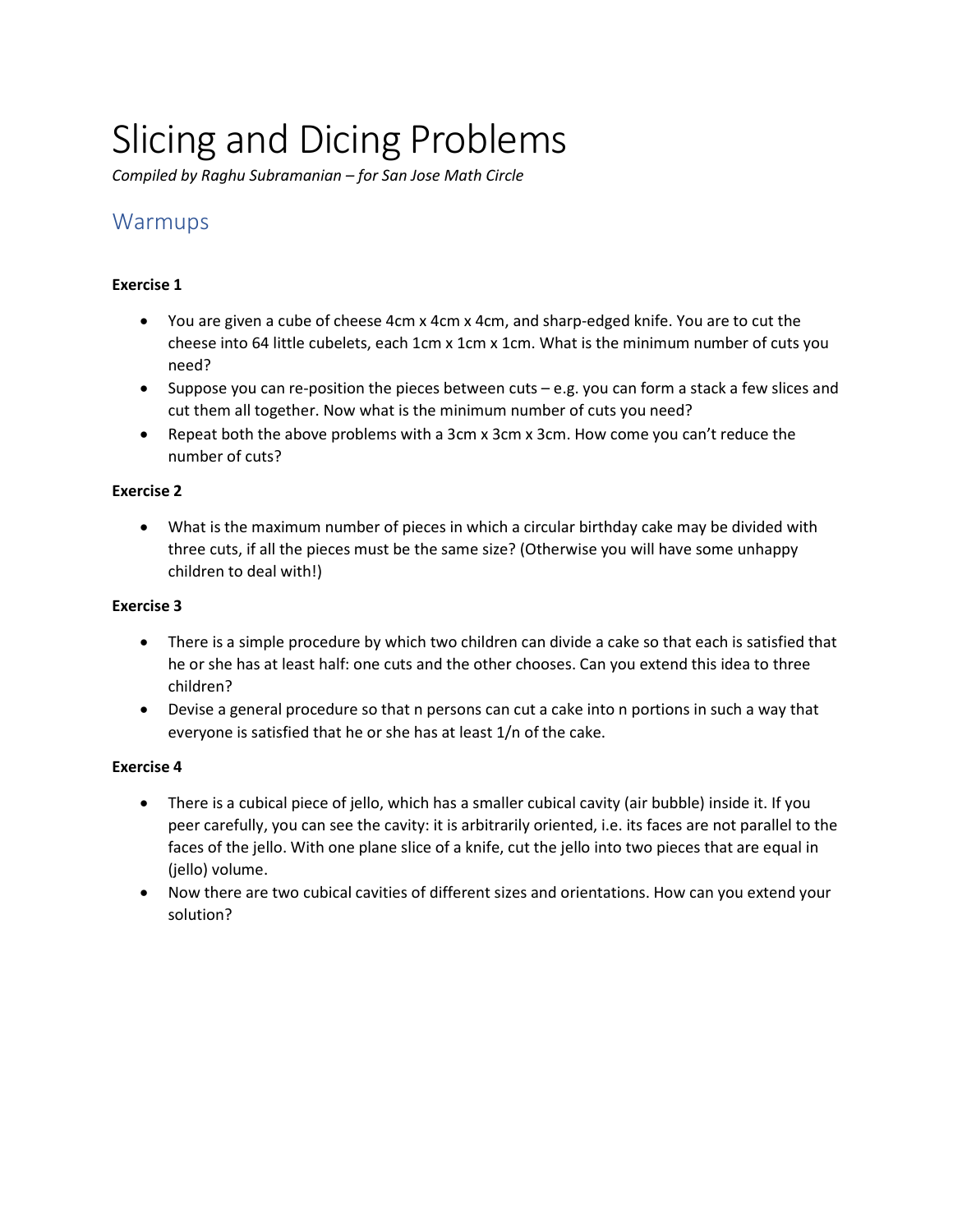## Exercise 5

 From a 2x2 square, a 1x1 quadrant is removed from the north-east corner, leaving an L-shaped figure. Bisect the area of the L-shaped figure using a straight cut that passes through the northwest corner of the original 2x2 square.

#### Exercise 6

- A farmer has a plot of land that looks like one-fourth a square cut from its corner (see figure below). He has four children, among whom he wishes to divide the land – not only equally by area, but also congruent in shape. It is possible to do so, as shown in the figure.
- Another farmer has a plot of land that looks like one-fourth an equilateral triangle cut from its corner (see figure below). He has four children, among whom he wishes to divide the land – not only equally by area, but also congruent in shape. It is possible to do so, as shown in the figure.
- A third farmer has a plot of land that a full square nothing removed. But he has \_five\_ children. Can he divide the land among his five children so that each gets the same area and congruent shape?



## Exercise 7

- You have a piece of paper in the shape of an equilateral triangle. With a pair of scissors, you want to snip off portions from the three corners so as to leave a regular hexagon. How do you figure out where to cut using a straight edge (i.e. unmarked ruler) and compass?
- Do the same with a square, so as to leave a regular octagon. Once again, all you can use is a straight edge and compass.

## Exercise 8

- What is the minimum number of cuts you must make to a 12 feet x 12 feet carpet so that it fits a 9 feet x 16 feet room?
- What if zig-zag cuts are allowed? Now what is the minimum number of cuts you need?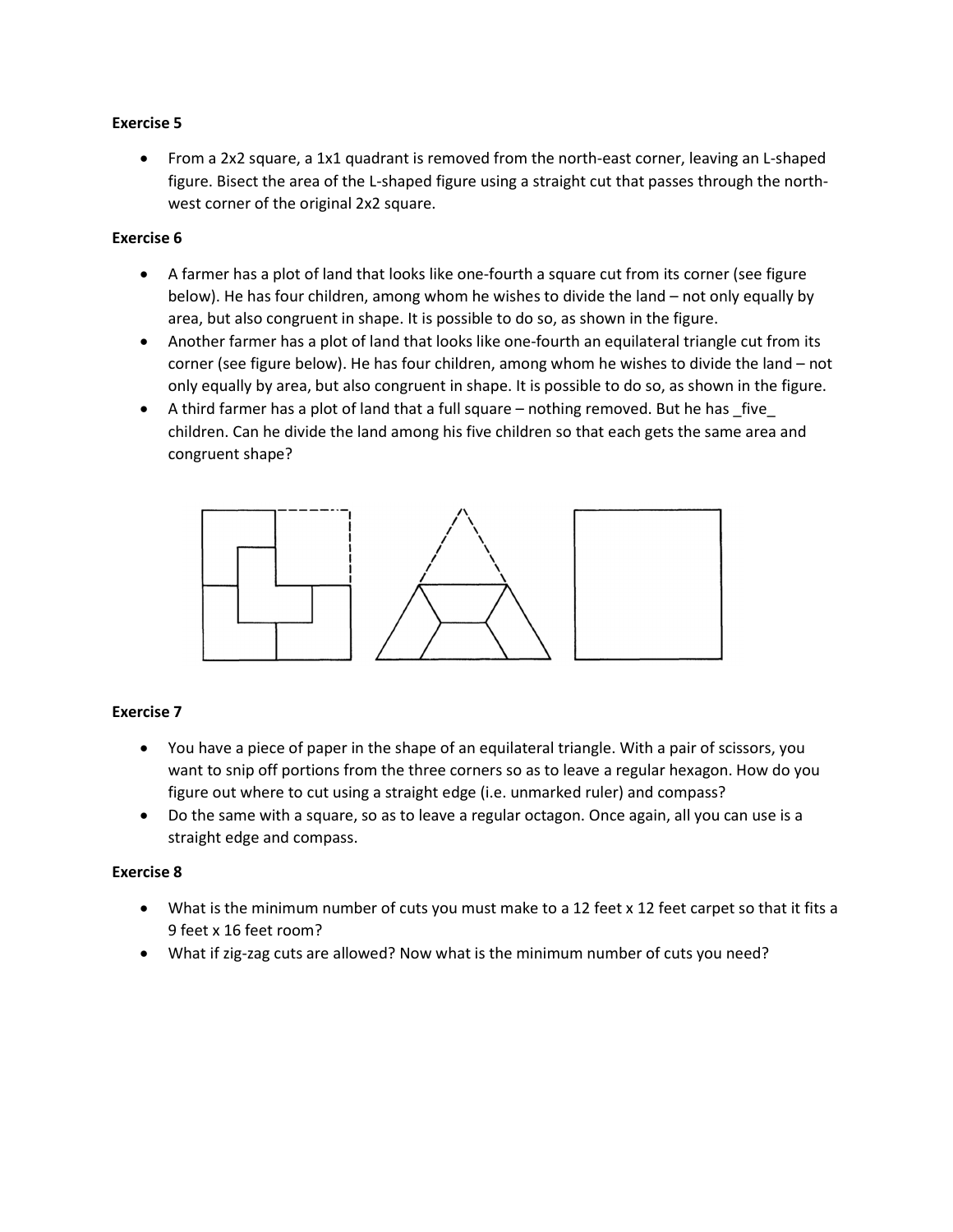# Intermediate Level

## Exercise 9

- Each of the vertices of the base of a triangle is connected by straight lines to n points on the side opposite to it. Into how many parts do these 2n lines divide the triangle?
- Now include the top vertex as well, with n points on base. Into how many parts do these 3n lines divide the triangle?

## Exercise 10

• Place  $n$  points anywhere you like on the circumference of a circle. Connect each point to every other point. What is the maximum number of regions that you can form this way?

# Exercise 11

 Cut a square A into four rectangular pieces such that two of these pieces can be reassembled to form a smaller square B, and the other two pieces can be reassembled to form an even smaller square C. (That is to say, B and C must be unequal sizes.)

## Exercise 12

 An acute triangle is a triangle with all three angles acute. An obtuse triangle is a triangle with one obtuse angle. Given an obtuse triangle, is it possible to cut it into acute triangles? The figure below shows a failed attempt, because triangles 1, 2, and 3 are acute, but 4 is not. If it is impossible, give a proof of impossibility. If it is possible, what is the smallest number of acute triangles into which you can guarantee to cut any obtuse triangle



## Exercise 13

Can you cut a hole through a cube that allows a larger cube to pass through?

## Exercise 14

A whiz computer scientist in the bay area was having coffee and a bagel. Before she dropped a sugar cube into her cup, she placed the cube on the table and thought:

 "If I pass a horizontal plane through the cube's center, the cross section will of course be a square. If I pass it vertically through the center and four corners of the cube, the cross section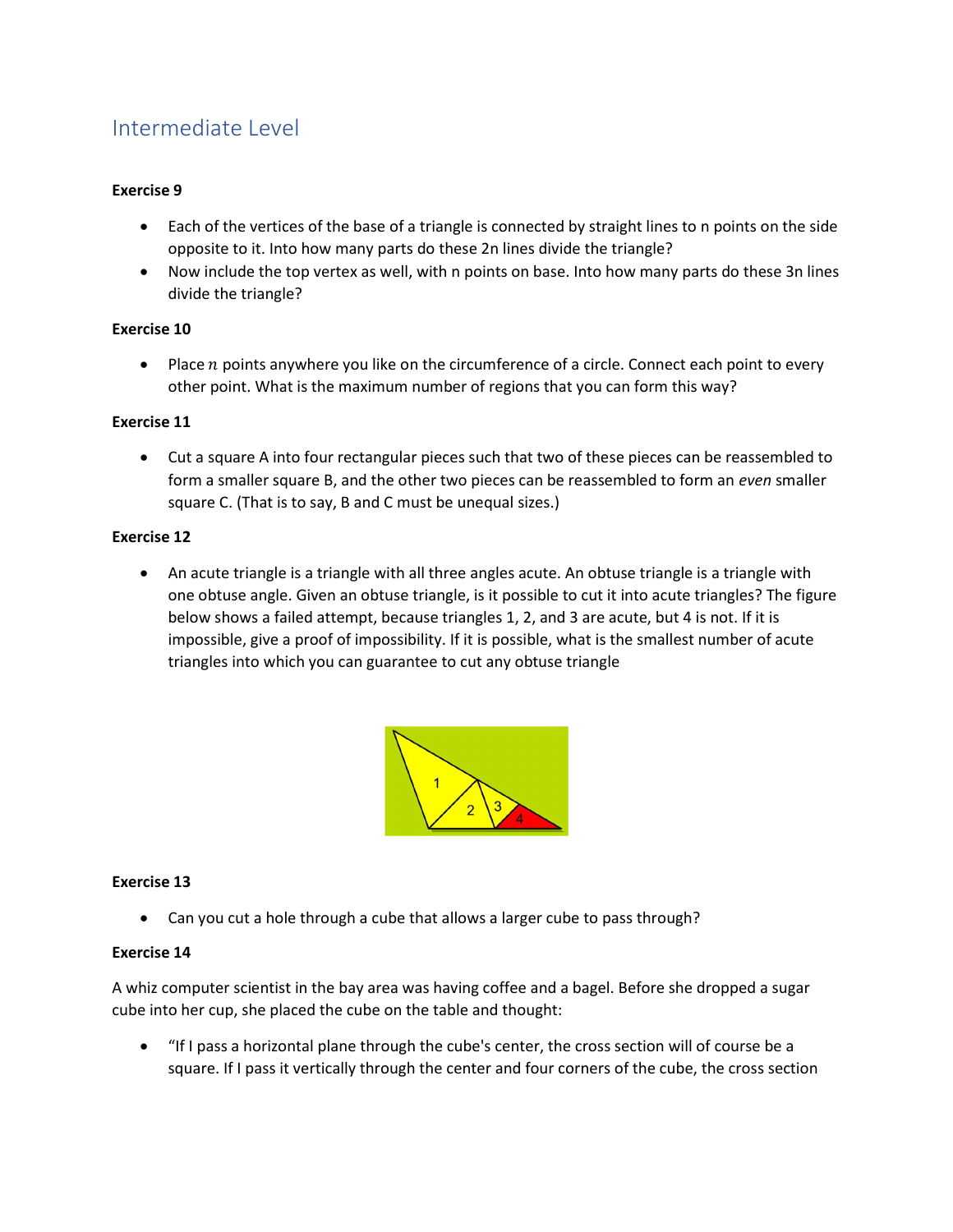will be an oblong rectangle. Now suppose I cut the cube this way with the plane..." To her surprise, her mental image of the cross section was a regular hexagon!

How was the slice made? If the cube's side is half an inch, what is the side of the hexagon?

After dropping the cube into the coffee, she turned her attention to the unsliced bagel lying flat on a plate.

- "If I pass a plane horizontally through the center, the cross section will be two concentric circles. If I pass the plane vertically through the center, the section will be two circles separated by the width of the hole. But if I turn the plane so..." She whistled with astonishment. The section consisted of two perfect circles that intersected!
- How was this slice made? If the doughnut is a perfect torus, three inches in outside diameter and with a hole one inch across, what are the diameters of the intersecting circles?

# Exercise 15

 A thousand poppy seeds are scattered inside a muffin. Is it always possible to slice the muffin with a plane so that exactly 500 poppy seeds lie on each side of the plane? The answer is yes; prove it!

# Exercise 16

- Suppose you are given a sloppily constructed ham sandwich: two slices are different sizes and shapes – in fact someone has taken a bite out of one slice -- and the slice of ham is haphazardly folded between the slices (see figure below). The famous ham sandwich theorem says that you can make a single plane cut with a knife that will simultaneously bisect the volume of all three items.
- In fact, this theorem applies to any three bodies in three-dimensional space. They don't have to be flattish in shape, and don't even have to be near each other!